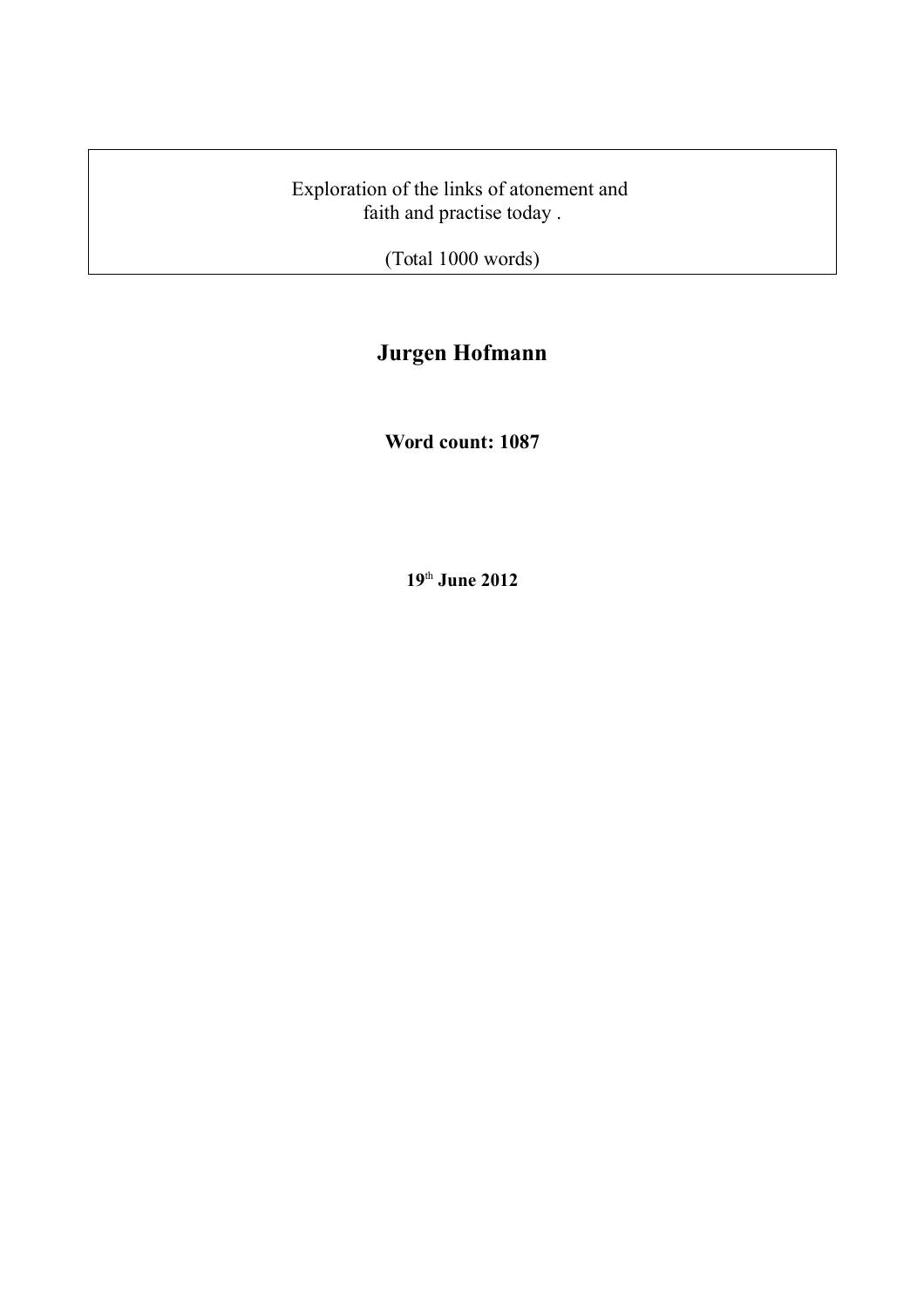## **Introduction**

The atoning work of Christ has been a vivacious debated doctrine throughout the centuries. What is the overarching metaphor to describe Jesus' sacrifice? In this paper three theories, The Moral Influence Theory (MIT), the Penal Substitution Theory (PST), and the Christus Victor Theory (CVT), will be discussed in the light of faith and practise today.

# **Moral influence**

This theory of atonement suggests that the primary means of atonement in the work of Jesus is found in human imitation of his example. While the teachings of Jesus are important, the life and death of Jesus are also crucial. Human beings ought to imitate Jesus' love and self-sacrifice (1 Peter  $2:21$ ).

The theory became much more significant in liberal Protestant (Protestant modernism) theology, which is rooted in the early 19<sup>th</sup> century German Enlightenment. Influenced by Immanuel Kant (1724-1804) and the religious views of Friedrich Schleiermacher (1768-1834), it tends to emphasize ethics over doctrine and experience over Scriptural authority (cf. Corley, Lemke, and Lovejoy 2002:201-202). It was Bushnell (1802-1876) who popularised the MIT, and laid the foundation of Protestant modernism and Social Gospel movements in America.

Wogaman (2011:216) notes that the Social Gospel movements influenced the modern churches in the sense that social issues, like poverty and injustice, became more important for church policies. A good example is the adoption of the 'Social Creed by the General Conference of the Methodist Episcopal Church' in 1908 (The Social Creed 1908).

Contemporary preacher, Rob Bell, seems to embrace the MIT. His message appeals to one's feelings rather than to one's rational. Many listeners are attracted by this message, because it leaves out the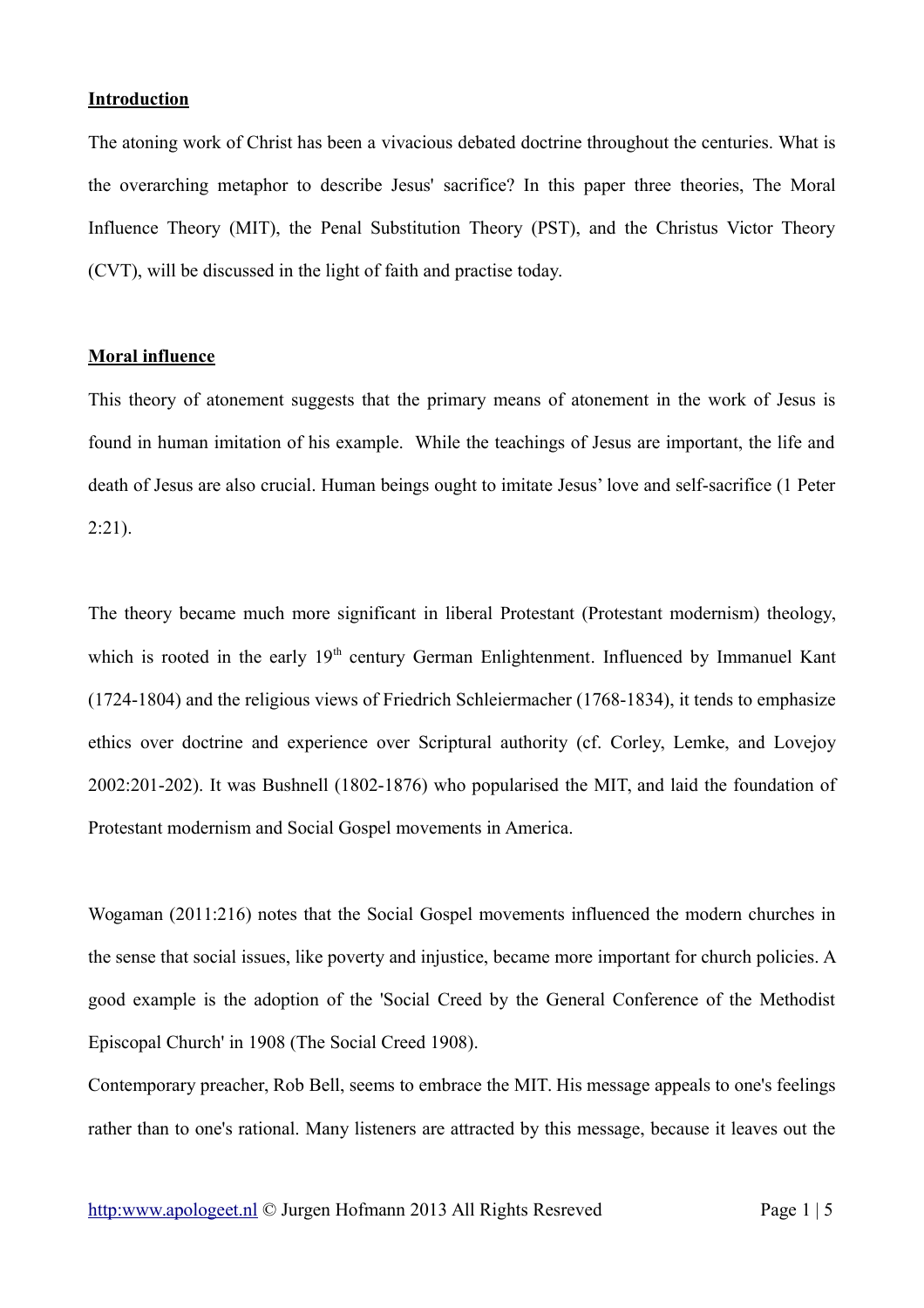concept of an angry God (The God's Aren't Angry 2008; eg. Hebrews 10:30; cf. Hilario 2012).

Although very attractive, the MIT leaves a gap if it comes to the many biblical references concerning sin (eg. 1 Peter 3:18). According to the MIT, sin is essentially ignorance, causing us to live separate from God. Salvation, therefore, is accurate information about the character of God that heals us and restores us to a relationship with Him. Gandi thought that this teaching is easily implemented in Hinduism and Buddhism (Abbott and Mitchell 2004:164), thus leaving Christianity as *just another* way to salvation. Most proponents of the MIT will not agree with this last statement, but taken to the core of the theory, this *is* the implication.

#### **Penal Substitution**

This theory was formulated by the 16<sup>th</sup> century Reformers as an extension of Anselm's Satisfaction theory. The PST teaches that Jesus took the punishment, which was meant for the sinner, and sets the believer free from the penal demands of the law. This substitution satisfied the righteousness of the law and the holiness of God.

## Schreiner (2006:76) states that

"The theory of penal substitution is the heart and soul of an evangelical view of atonement." With this statement Schreiner, and with him many others, basically argues that the PST is the core of the Gospel. The theory appeals strongly to the medieval Western understanding of judgement: "You are guilty and need to pay, and without payment you will stay guilty". The theory removes the overemphasised idea of good works and indulgence, and shows salvation as a gift.

The Catholic Church reinforced an image of a vindictive and angry god. To be saved from God, by means of a substitution, answered the longing of the people (McMahon 2007:168-175). Through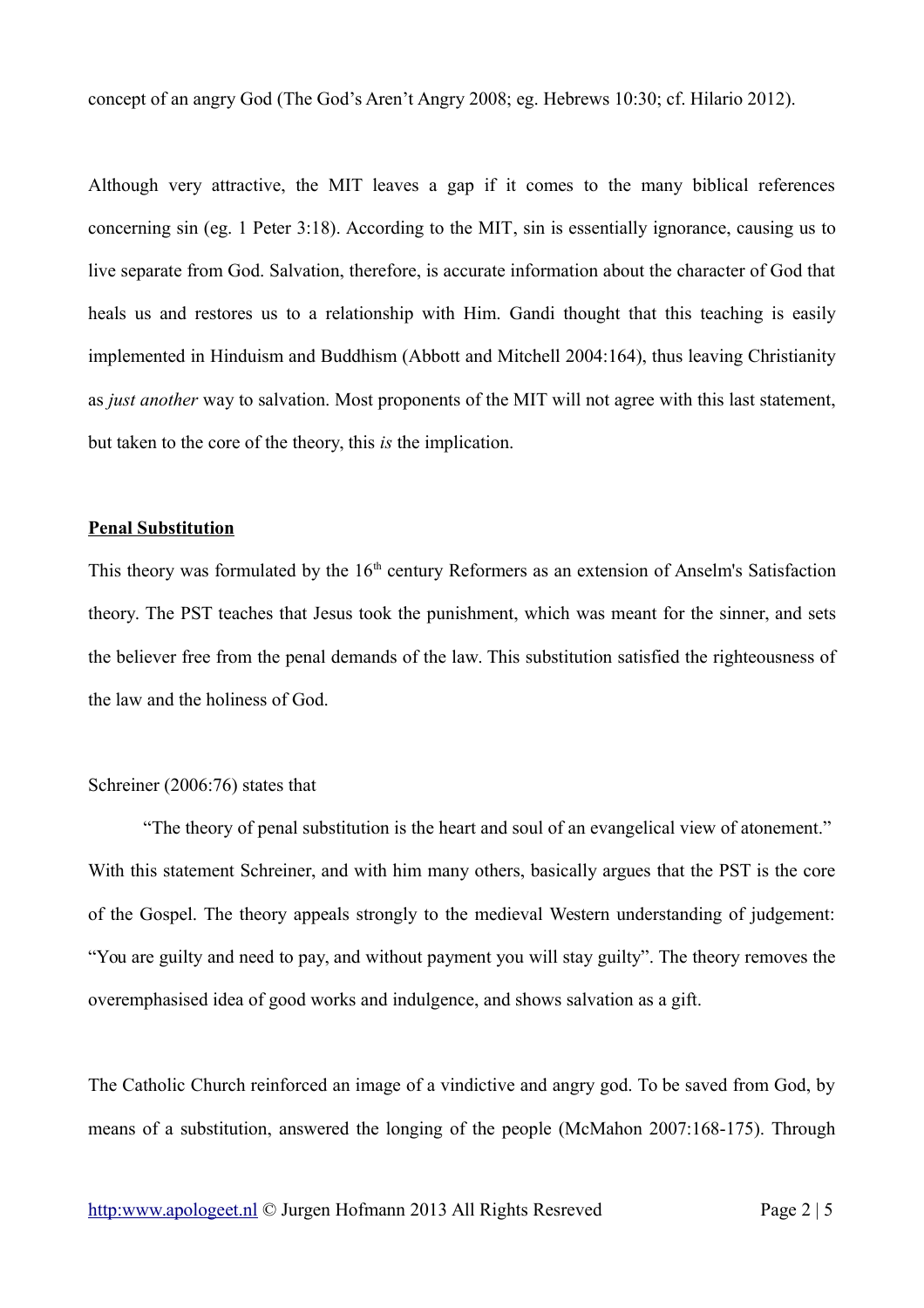this idea of atonement, one could really be free and did not have to worry about eternity.

The PST gives a good understanding about the serious consequences of sin and the guilt that goes with it. Furthermore, it relies on a great Scriptural support. The theory inspired many to become Evangelists—the sinner's prayer became the key to salvation (Hebert 2005:115-118). However, it originated in a society that lived mainly in a guilt-based environment. As a result, the PST is hard to expound to people who are more shamed-orientated (eg. Japanese culture). PST mainly discusses the work on the cross and how to solve the debt to God, but it does not delineate how one's shame is to be eradicated, and the proper way to honour God (Baker and Green 2011:193-194; Nagasawa 2001). Taken this in account, PST does not fully embark the whole life of Christ, but only his death.

### **Christus Victor**

The CVT became popular through a series of lectures, given by Gustaf Aulén, in 1930. CVT states that Christ became conqueror through his life, death, and resurrection, over sin, Satan and the powers of evil (1 Corinthians 15:55-57). The theory goes back to the early Church period. The overarching world-view of a big cosmological conflict, made Christians, like Irenaeus, formulate the atonement as a battle with Christ as ultimate winner (Baker and Green 2011:143-144).

CVT is the dominant theory in the Eastern Orthodox Church, but Western groups start to adopt this view. The liberal Christians and pacifistic groups start to adopt this view, because it leaves out the idea of a God who demands the blood of an innocent man in order to forgive sinners—the death of Christ was an exposure of the wicked worldly powers, and his resurrection was a triumph over all evil (Borg 2003:93). The Evangelicals start to lean toward this view because of its connection with the early Church fathers.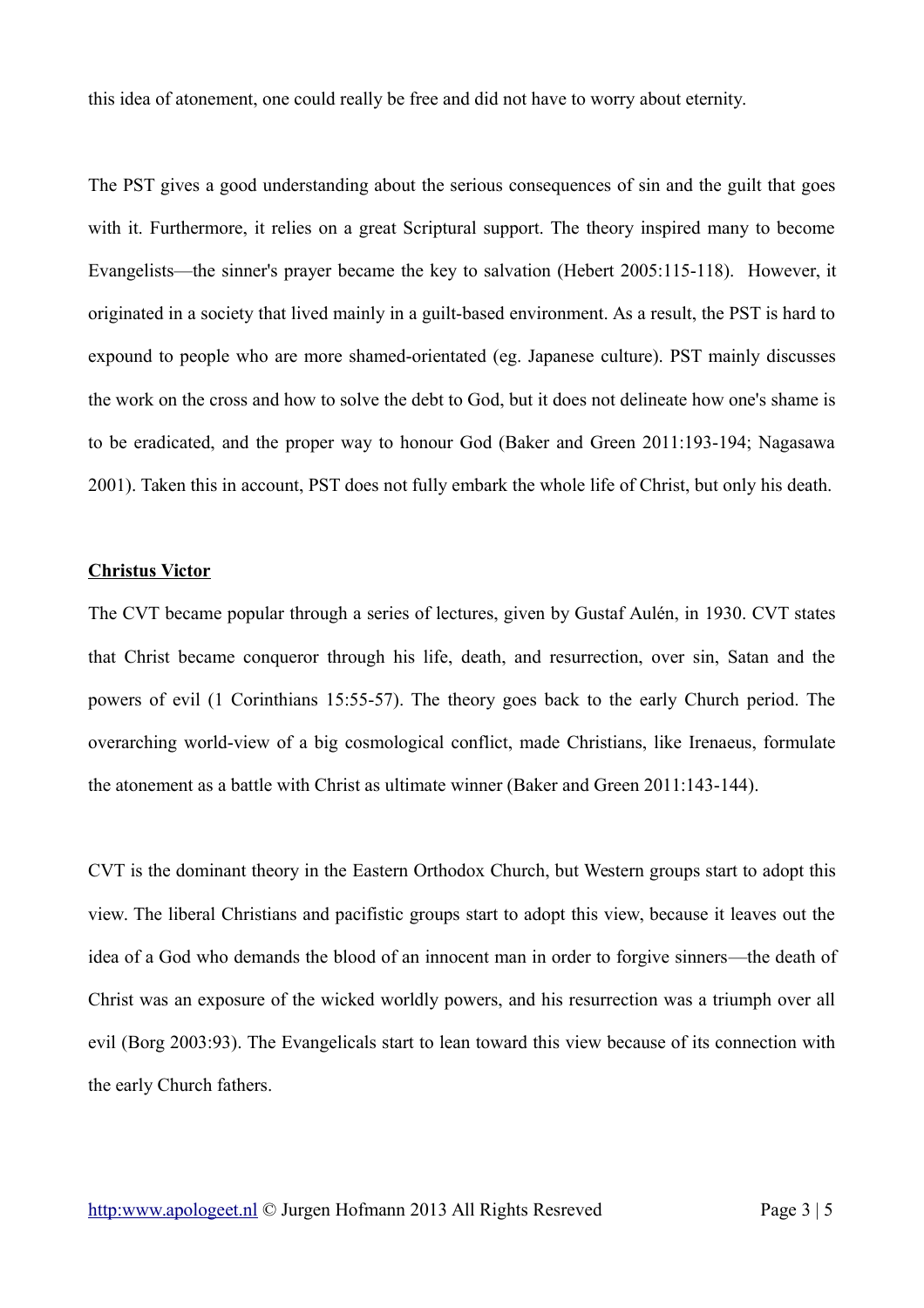Ray (1998:126-128) annotates however that this theory has a tendency of blaming personal failures, or sin, on a spiritual attack, leaving out human responsibility. Additionally, Ray is concerned about the idea that the atonement is a "done deal" with the result of an absolute victory over evil—which is in conflict with every day life (war, terrorism, deceases etc.).

In contrast to the other two theories, CVT inspires people to engage in spiritual warfare. It makes one aware of the cosmological reality in which Christ fully anticipated (Matthew 4:1). Furthermore the focus on Jesus' life, death and resurrection as a whole, motivates a believer to be spiritually active in every aspect of life—making the CVT more comprehensive than the other two.

### **Conclusion**

The three theories all have legitimate presuppositions and thus influences—although on different aspects—on the faith and action of a believer. None of the metaphors—which are created by humans to grasp the great depth of Christ's work—is sufficient or solid enough to fully understand or describe the work of Jesus. Nevertheless, throughout this examination the CVT came forth with the best explanation of the atoning work of Christ. It does not merely focus on one or two aspects, but tends to implement many attributes of the other atonement views.

**Word count: 1087**